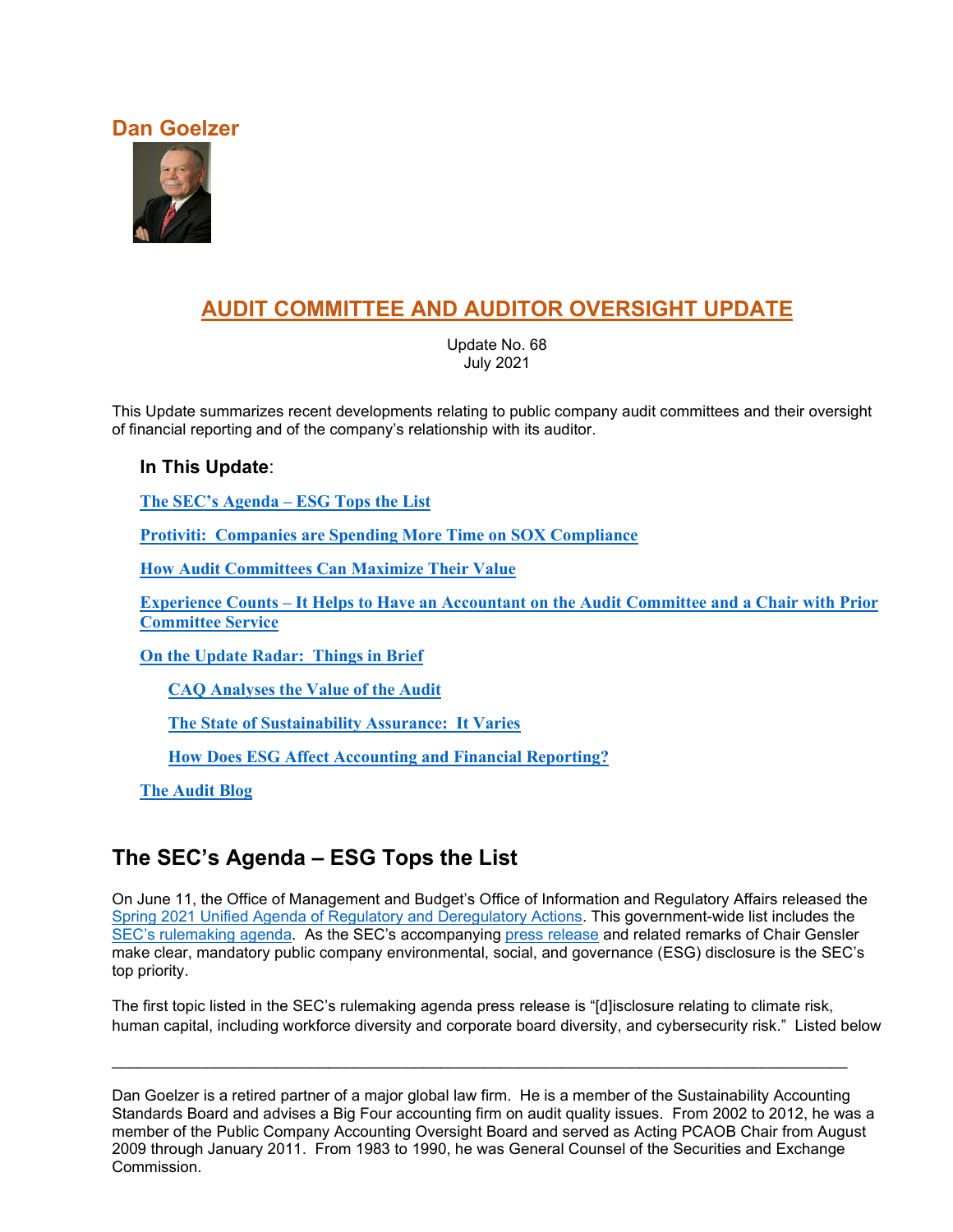are the five specific rulemaking projects on the SEC's published agenda that relate to public company disclosure on these issues, along with the SEC's description of each project:

- [Corporate Board Diversity.](https://www.reginfo.gov/public/do/eAgendaViewRule?pubId=202104&RIN=3235-AL91) The Division is considering recommending that the Commission propose rule amendments to enhance registrant disclosures about the diversity of board members and nominees.
- [Disclosure of Payments by Resource Extraction Issuers.](https://www.reginfo.gov/public/do/eAgendaViewRule?pubId=202104&RIN=3235-AM06) The Division is considering recommending that the Commission review the rules under Section 1504 of the Dodd-Frank Act to determine if additional amendments might be appropriate. (Section 1504 requires SEC-reporting companies that engage in resource extraction to disclose to the SEC payments made to the federal government or foreign governments for the commercial development of oil, natural gas, or minerals. See If at First You Don't Succeed: SEC Adopts Revised Resource Extraction Disclosure Rule, [December 2020 Update.\)](https://b65438bf-9321-45db-8f57-d57780f6c776.filesusr.com/ugd/6ebb47_055a2bf2728b4aeaaf8aad7728c53084.pdf).
- [Climate Change Disclosure.](https://www.reginfo.gov/public/do/eAgendaViewRule?pubId=202104&RIN=3235-AM87) The Division is considering recommending that the Commission propose rule amendments to enhance registrant disclosures regarding issuers' climate-related risks and opportunities.
- [Human Capital Management Disclosure.](https://www.reginfo.gov/public/do/eAgendaViewRule?pubId=202104&RIN=3235-AM88) The Division is considering recommending that the Commission propose rule amendments to enhance registrant disclosures regarding human capital management.
- [Cybersecurity Risk Governance.](https://www.reginfo.gov/public/do/eAgendaViewRule?pubId=202104&RIN=3235-AM89) The Division is considering recommending that the Commission propose rule amendments to enhance issuer disclosures regarding cybersecurity risk governance.

The SEC classifies each of these projects as at the "proposed rule stage." The Division referenced in these descriptions is the SEC's Division of Corporation Finance.

In a [June 23 speech at London City Week,](https://www.sec.gov/news/speech/gensler-speech-london-city-week-062321) Chair Gensler expanded on his plans with respect to climate change and human capital management disclosure. As to climate, he noted that the Commission had received over 400 letters in response to a request for comment on climate change disclosure Acting Chair Lee issued last Spring. Chair Gensler added:

"Today, investors increasingly want to understand the climate risks of issuers. Investors representing literally tens of trillions of dollars of assets under management are looking for consistent, comparable, decision-useful information to determine whether to invest, sell, or make a proxy vote one way or another.

"I've asked staff for recommendations for our consideration around governance, strategy, and risk management related to climate risk. In addition, staff are looking into a range of specific metrics, such as greenhouse gas emissions, to determine which are most relevant to investors in our markets."

He also suggested that the Commission may require companies that make commitments or forward-looking statements with respect to climate change, or that operate in countries that impose climate-related targets, to make ongoing disclosures concerning their progress.

As to human capital management, Gensler said:

"[I]nvestors have said that they want to better understand one of the most critical assets of a company: its people. To that end, I've asked staff to propose recommendations for the Commission's consideration on human capital disclosure.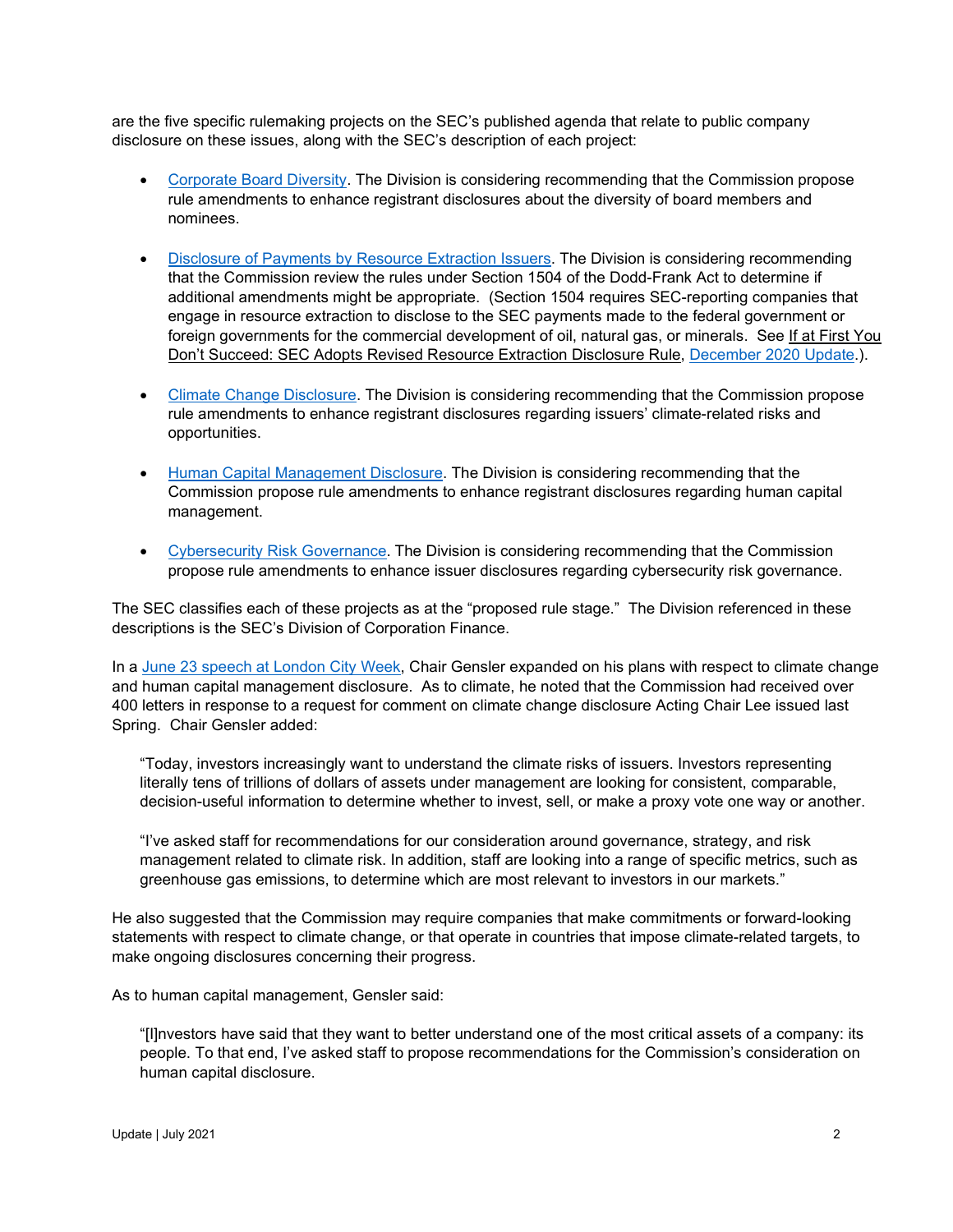"This builds on past agency work and could include a number of metrics, such as workforce turnover, skills and development training, compensation, benefits, workforce demographics including diversity, and health and safety."

Comment: While Chairman Gensler is clearly committed to disclosure rulemaking on climate change, human resources, and certain other ESG topics, these initiatives will undoubtedly be controversial and unlikely to have unanimous Commission support. In particular, Commissioner Hester Peirce has been an outspoken skeptic of inclusion of ESG topics in the SEC's disclosure framework. See, e.g., [Chocolate-Covered Cicadas,](https://www.sec.gov/news/speech/peirce-chocolate-covered-cicadas-072021) Remarks before the Brookings Institution (July 20, 2021) ("People want hard data to allow apples to apples comparisons. The natural desire for ESG certainty, however, runs into the many real-life uncertainties and complications that characterize the overflowing ESG bucket. Any ESG rulemaking will have to confront these difficult realities." [footnotes omitted])

It is virtually certain that the SEC will propose a range of mandatory ESG disclosures before the end of this year. As noted in prior Updates, it also seems inevitable that oversight of these disclosures will become an important aspect of the audit committee's work. See, e.g., Climate Change is Rapidly Becoming an SEC Priority, [March-April 2021 Update](https://b65438bf-9321-45db-8f57-d57780f6c776.filesusr.com/ugd/6ebb47_c0b287739bf746138df2c5f53687e31b.pdf) and What is the Audit Committee's Role in ESG Oversight?, [December 2020](https://b65438bf-9321-45db-8f57-d57780f6c776.filesusr.com/ugd/6ebb47_055a2bf2728b4aeaaf8aad7728c53084.pdf)  [Update.](https://b65438bf-9321-45db-8f57-d57780f6c776.filesusr.com/ugd/6ebb47_055a2bf2728b4aeaaf8aad7728c53084.pdf) Audit committees should pay close attention to the SEC's specific proposals when they appear and discuss with management the implications for the company's information systems and disclosure controls and procedures.

# <span id="page-2-0"></span>**Protiviti: Companies are Spending More Time and Money on SOX Compliance**

Consulting firm Protiviti has released the 2021 edition of its annual survey of Sarbanes-Oxley Act (SOX) compliance costs, [SOX Compliance and the Promise](https://www.protiviti.com/US-en/insights/sox-compliance-survey?utm_source=ProPress&utm_medium=PressRelease&utm_campaign=SOXSurvey2021) of Technology and Automation. A majority of companies represented in the survey reported that both internal costs associated with compliance with SOX internal control over financial reporting (ICFR) requirements and hours devoted to such compliance increased in 2020. However, as in past years, a significant majority of respondents also reported substantial improvements in their company's ICFR as a result of SOX. (The prior annual survey is summarized in Protiviti's Annual Survey Finds Rising SOX Compliance Costs, [July-August 2020](https://b65438bf-9321-45db-8f57-d57780f6c776.filesusr.com/ugd/6ebb47_c52f5649d2f843be94ae5acd22c6fdcd.pdf) Update.)

As described in the executive summary, key findings of the 2021 survey are:

- Internal SOX compliance costs continue to rise, but the results are more of a mixed bag -- While SOX compliance costs have gone up for a number of groups of organizations, other companies have seen slight decreases. This is to be expected given the dynamics of the past year and changing operating models.
- Hours continue their upward march SOX compliance hours increased for most organizations, and among these companies, most experienced increases of 10% or more. However, Digital Leaders have experienced a lesser impact in terms of substantial increases in hours, suggesting they are gaining some advantages through their greater use of technology and automation in the SOX compliance process. [The concept of Digital Leaders is explained below.]
- With technology and automation, Digital Leaders stand out -- In numerous aspects of the SOX compliance process, from the use of technology tools to automating controls in different processes, Digital Leaders are significantly more advanced than other organizations. Digital Leaders clearly are leveraging these tools to reap the benefits they deliver in terms of greater efficiencies for documentation and testing.
- Automation presents challenges Implementing automation in the SOX compliance process can present challenges for any organization. Specific hurdles include the overall level of effort, change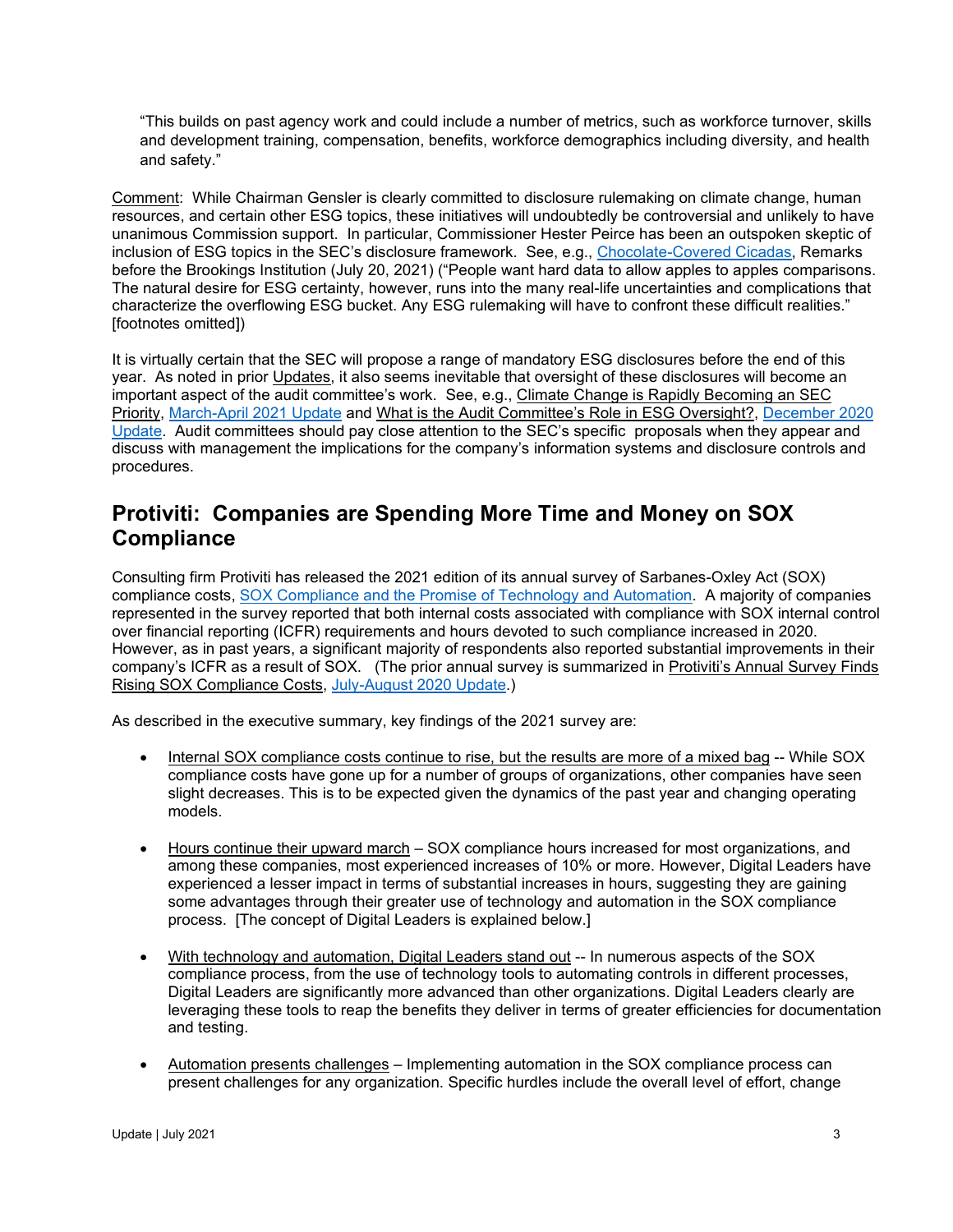management considerations , stakeholder buy-in and overall investment. However, there is a roadmap to achieve short-term and long-term successes.

Protiviti's findings are based on the results of an online survey conducted in March 2021 in collaboration with AuditBoard, a cloud-based platform offering audit management and compliance solutions. The positions held by the 660 survey respondents included audit manager (18 percent), chief financial officer (13 percent), chief audit executive (12 percent), audit director (11 percent), and finance director (11 percent). The industries represented covered a wide range, with Financial services--banking (13 percent), Manufacturing and distribution (other than technology) (10 percent), and Technology (software/high-tech/electronics) (8 percent), the top three. Thirty-four percent of the non-financial services organizations represented in the survey had \$5 billion or more in annual revenue, and 56 percent of the financial services companies had \$10 billion or more in assets under management. Eighty-two percent of the companies represented were subject to both SOX Section 404(a) (management reporting on ICFR effectiveness) and Section 404(b) (auditor reporting on ICFR effectiveness).

For the first time this year, Protiviti classified responding companies according to their self-assessed level of digital maturity and presented results separately for those classified as "Digital Leaders." Digital Leaders were those companies categorized as either "digital experts" (organizations that have a proven track record of adopting emerging technologies) or as "digital top performers" (organizations that have a proven track record of disrupting traditional business models). Twenty-seven percent of companies in the survey were deemed to be Digital Leaders.

Some highlights of the 2021 survey are discussed below.

#### Internal SOX Compliance Costs

As noted above, SOX compliance costs rose for most companies. Changes in compliance costs varied with filer status and company size:

- The average annual internal cost of SOX compliance for the largest public companies (large accelerated filers) declined to \$1.328 million, from \$1.371 million in the prior survey. Internal compliance costs rose for all other filer categories (accelerated filers, smaller reporting companies, and emerging growth companies).
- For Digital Leaders, internal compliance costs averaged \$1.44 million. For all other companies, cost averaged \$1.199 million. Since this is the first year that Protiviti has grouped companies according to their digital sophistication, Digital Leader comparisons to prior years are not available.

On an industry sector basis, companies in Energy and Utilities companies had the highest average internal compliance costs (\$1.446 million), followed by Technology, Media and Telecommunications (\$1.402 million). Healthcare Providers had the lowest costs (\$922,220). In last year's survey, Technology, Media and Telecommunications lead the list.

#### Hours Devoted to SOX Compliance

A majority of companies reported that hours devoted to SOX compliance increased in fiscal 2020. Fifty-eight percent of Digital Leaders and 52 percent of other organizations said that their internal hours increased. In contrast, 17 percent of Digital Leaders and 18 percent of other organizations reported a decrease in compliance hours.

Protiviti observes that Digital Leaders appear to have experienced smaller increases in hours than other companies. Of those Digital Leaders reporting increased hours, fewer reported increases exceeding 10 percent than did their less sophisticated peers. "This can be an indication of some advantages they are gaining through the use of technology and automation in the SOX compliance process. In addition, given their greater use of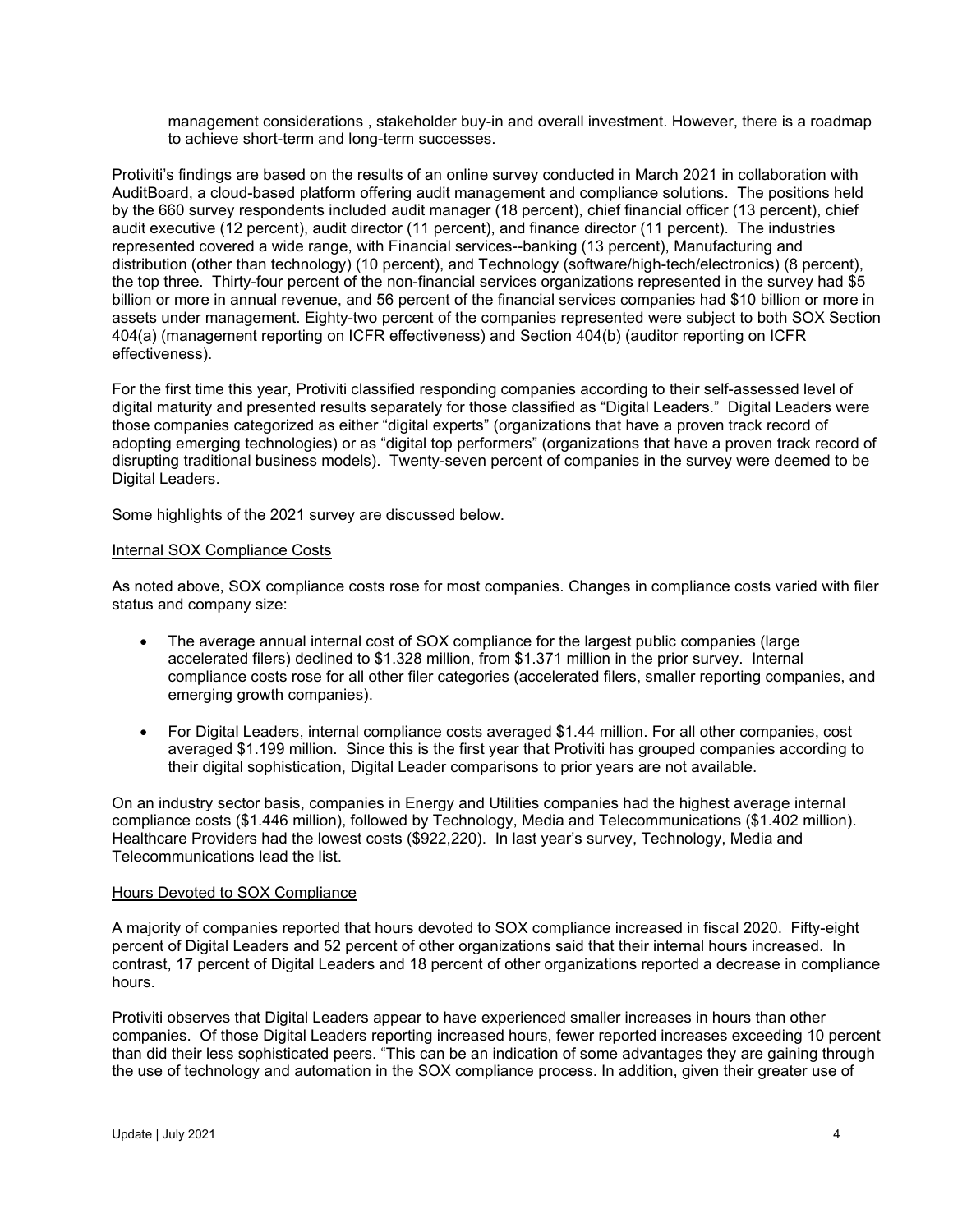technology and automation, it is possible that amid the pandemic, Digital Leaders were less impacted by newly implemented remote testing requirements."

The number of organizations reporting decreased SOX compliance hours rose in 2020 compared to the prior survey. Protiviti notes that this is "another likely effect of the pandemic and the ensuing changes on compliance activities, including but not limited to curbs on traveling and office visits."

#### Technology and Automation

Protiviti's annual surveys have historically pointed to the benefits of automating controls. In Protiviti's view, "automated controls and testing deliver numerous benefits -- there are countless examples that can be found among Digital Leaders and other organizations." The survey asked respondents to identify the five greatest challenges to automating SOX compliance processes in fiscal 2020. The challenges reported, along with the percent of respondents citing each, were:

- Level of effort to implement, train, govern, and maintain 56 percent.
- Lack of time to spend exploring automation due to other priorities 55 percent.
- Many areas of the SOX control environment are not conducive to automation 49 percent.
- Lack of funding and/or executive support for automation 41 percent.
- Lack of knowledge on available tools and technology 41 percent.

According to Protiviti, these challenges are compounded by the fact that, "when it comes to SOX compliance and testing, management often times does not trust automation" because of "concerns about looking at full populations of data which may reveal exceptions that need to be addressed."

Protiviti suggests the following "path to success for chose who have yet to undertake any automation-related initiatives":

"The first key step is to get started, ideally focusing on automating one area that may present a relatively easy opportunity for success. Once the SOX compliance team achieves a few such "wins," automating the testing process becomes easier to put into place. Also, if the internal audit group helps develop the automation, it subsequently has the opportunity to tum it over to the business to manage. This represents a win both for internal audit and the business.

"In addition, if there is an opportunity to work in partnership with the external auditor to automate testing, the trust factor between the two groups will grow, furthering the possibility that the external auditor can increase its reliance on internal audit's testing of controls \* \* \*."

#### Perceptions of the SOX Compliance Process and ICFR Reporting

As in past years, respondents were generally positive on the benefits of SOX. Sixty-eight percent of respondents believe that their organization's ICFR structure has "significantly" or "moderately" improved since an ICFR external audit became required, up from 60 percent last year. However, the number of respondents with a negative view also increased: Four percent of respondents said that their company's ICFR structure had been either "minimally weakened" or "moderately weakened" since external auditor ICFR reporting began, compared to one percent who held that view last year. Six percent reported that they did not know how the company's ICFR had changed.

The primary benefits of SOX compliance cited by respondents were:

• Improved ICFR structure – 59 percent (Digital Leaders), 64 percent (other organizations).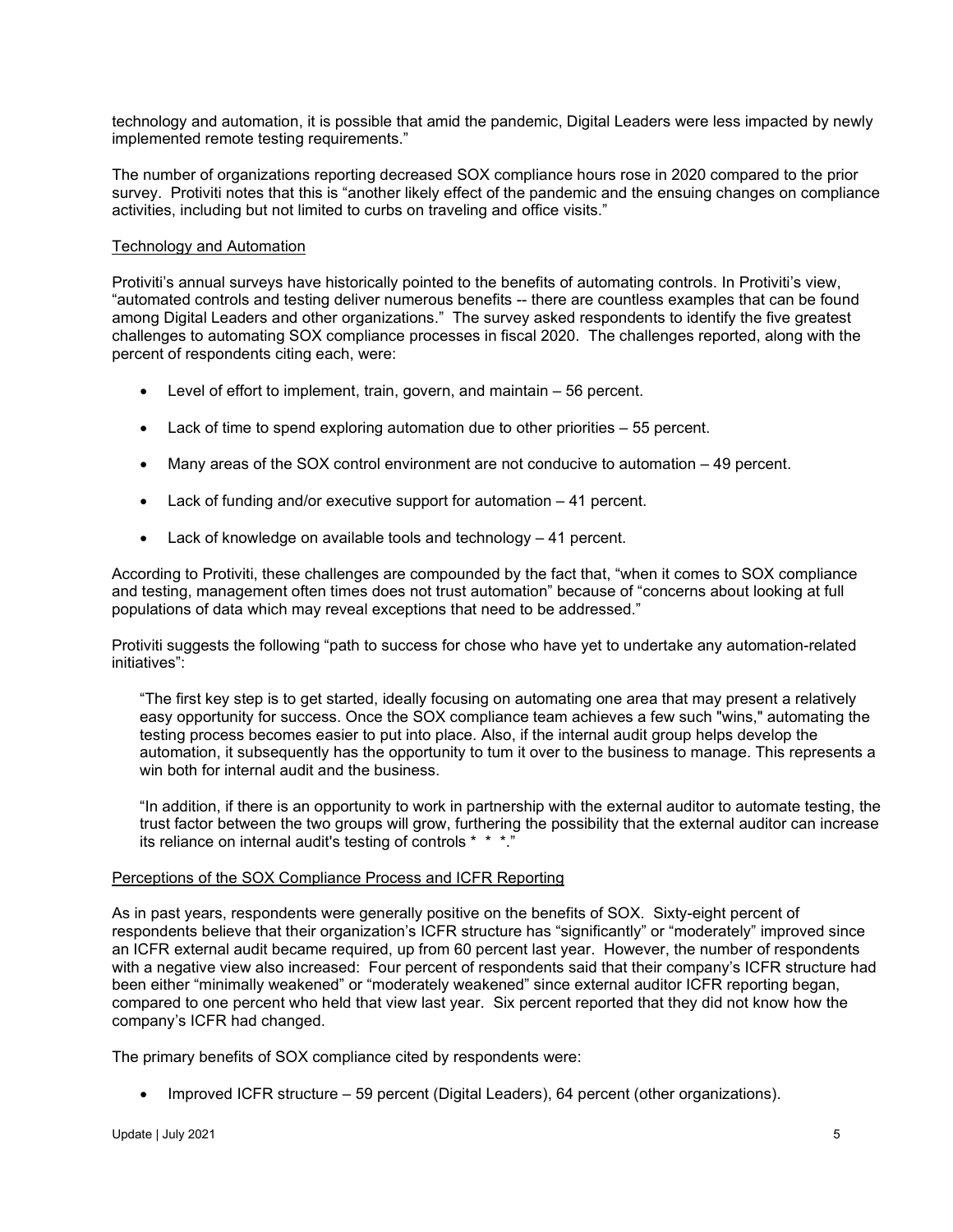- Continuous improvement of business processes -- 55 percent (Digital Leaders), 48 percent (other organizations).
- Enhanced understanding of control design and control operating effectiveness -- 52 percent (Digital Leaders), 63 percent (other organizations).
- Improved compliance with SEC rules -- 50 percent (Digital Leaders), 49 percent (other organizations).
- Ability to better identify duplicate or superfluous controls -- 45 percent (Digital Leaders), 37 percent (other organizations).
- Improvement in company culture related to risks and controls -- 44 percent (Digital Leaders), 54 percent (other organizations).

Comment: While SOX compliance costs continue to rise for most categories of companies, Protiviti's annual surveys have also documented the possibility of cost reductions (or at least slower increases) based on greater use of automation and technology. The concept of analyzing SOX compliance costs based on the level of company digital sophistication seems to further illustrate this point. As noted in last year's Update, audit committees may want to explore with management whether it is taking advantage of opportunities to automate compliance and, if not, why not. Discussion of the five challenges to automating SOX compliance that Protiviti identified in this year's survey could be a starting point.

### <span id="page-5-0"></span>**How Audit Committees Can Maximize Their Value**

Tapestry Networks ("Tapestry"), a professional services company that "enables senior leaders from the public and private sector to engage each other and their external environment directly and constructively to achieve higher ground on some of the biggest issues confronting society today," has released Adding value: [Perspectives on the audit committee's dynamic role](https://www.tapestrynetworks.com/publications/adding-value-perspectives-on-the-audit-committees-dynamic-role) ("Adding Value"). From May 13 to June 25, 2021, Tapestry convened six virtual meetings with the audit committee chairs of approximately 100 large U.S. public companies to exchange views on how audit committees can maximize the value they deliver to their companies and boards. Adding value, which appears in the July 2021 edition of Tapestry's publication Viewpoints, synthesizes the discussion at these meetings. Tapestry's audit committee networks are sponsored by EY, and EY representatives participated in the six virtual meetings.

#### Adapting Board and Audit Committee Processes

The pandemic disrupted decades-old audit committee practices and norms. Committees are now assessing the extent to which these changes should become permanent. For example, there appears to be some tension between the recognition that virtual meetings are an efficient and effective means of conducting audit committee business and the recognition that they cannot completely replace in-person meetings:

- Virtual meetings are efficient and generally effective. Among other things, virtual meetings avoid the "wear and tear" of travel, result in crisper and more disciplined presentations, and enable audit committees to engage directly with a broader segment of company management. Video conferencing has also encouraged splitting meetings into shorter segments, which helps to maintain focus.
- Technology is not a replacement for in-person meetings. Tapestry notes that many audit committee chairs "pointed to elements of culture and trust that were difficult to replicate in the virtual world." Further, virtual meetings can devolve into check-the-box exercises and are not conducive to sidebar conversations or getting to know people on a personal level.

Most audit committee chairs expect that, in the future, committees will employ a combination of virtual and inperson meetings. One participant said, "We plan to continue to cover more routine and administrative items in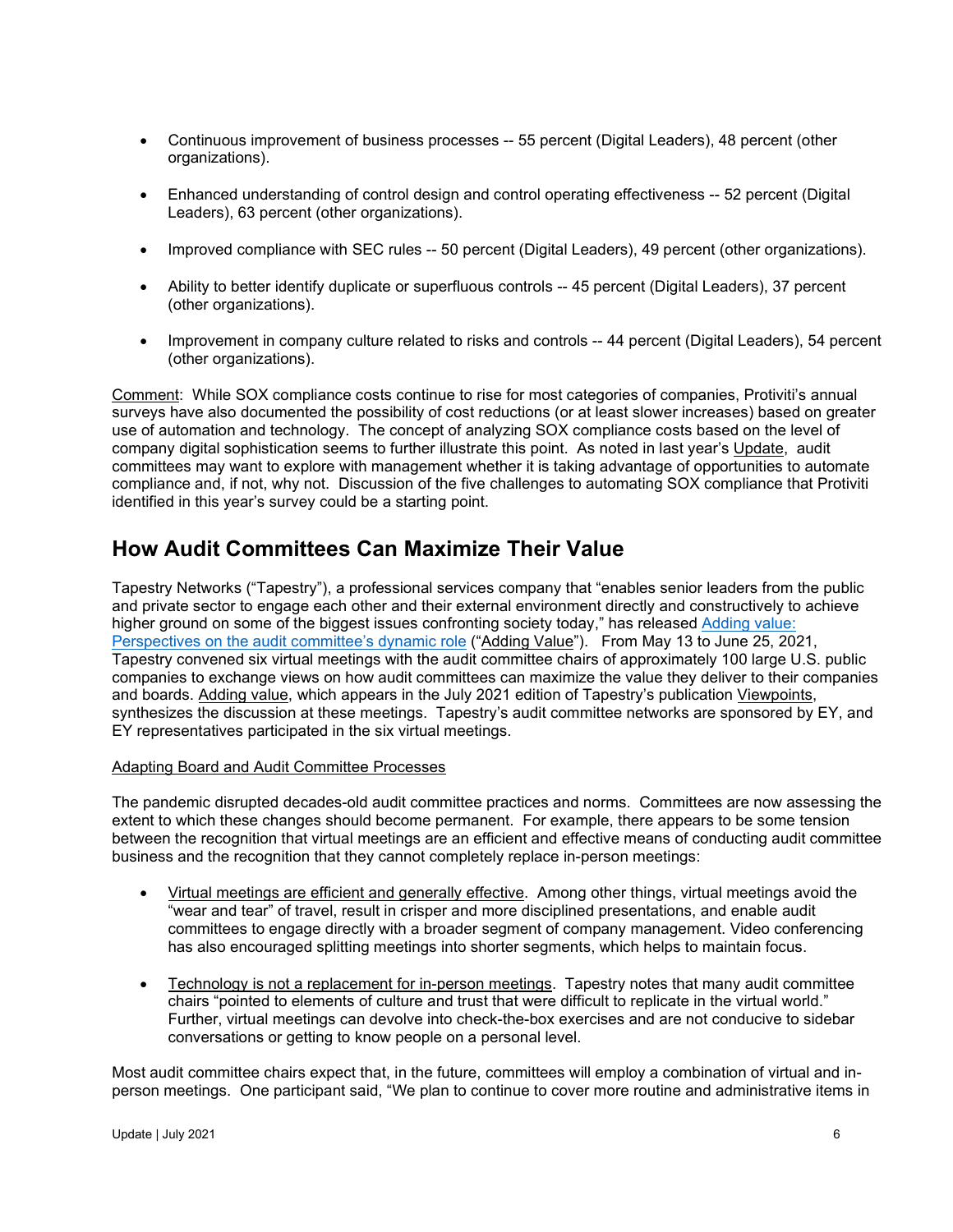virtual, off-cycle meetings and save the strategic conversations for in person. It takes more hours, but it is more productive."

#### Reshaping Audit Committee Agendas

Discussants singled out environmental, social, and governance (ESG) disclosure and performance as a newly emerging area of audit committee responsibility. In many cases, the audit committee's role is to assess the quality of ESG reporting and the controls used to ensure its accuracy. One participant said, "While ESG responsibility resides in the nominating and governance committee, the audit committee's contribution is to validate the numbers. We look closely at the design and testing of the controls. Before the company releases data, it is important to do more to get comfort around completeness and accuracy." Since ESG has both strategic and disclosure aspects, it affects the work of several committees. As boards delegate ESG responsibilities to different committees, committee charters should be updated to reflect these new responsibilities.

Participants also cited a variety of other topics as audit committee agenda priorities:

- Risk oversight. The pandemic caused audit committees to rethink their approach to risk oversight. Some audit committees are enhancing their oversight is by scheduling deep dives on specific, high-risk topics either for the committee or the full board. Some participants raised the issue of whether the common approach of delegating risk oversight to the audit committee was adequate. One suggested instead a subcommittee on enterprise risk management comprised of the chairs of each committee.
- Cybersecurity and data privacy. Ransomware attacks and the "evolving privacy landscape" were mentioned as emerging challenges. "While cybersecurity has been a priority for many years, recent events have raised the stakes for audit committees."
- Finance function talent. Audit committee oversight of the finance function is presenting new challenges. Finance talent is in short supply and, as geographic location becomes less relevant, it is easier for professionals to change jobs. "The success finance professionals have achieved while working remotely is testing companies' abilities to attract and retain top talent."
- Internal audit oversight. "The remote environment strained internal audit teams, who are typically accustomed to face-to-face engagement. In addition, as functions adopt new technologies, some audit chairs wonder whether they have the right internal audit leadership to take advantage of these capabilities."
- Transactions and integration. In a virtual environment, there are significant challenges associated with performing due diligence and with integrating companies virtually.

#### Enhancing Committee Composition

Audit committee chairs commented on committee composition and "how best to refresh the committee, strengthen its membership, and ensure that it is adding as much value as possible." Observations in this area fell into three categories.

- A mix of skills, backgrounds, and expertise. Boards are taking a broader view of who should serve on the audit committee. Desirable attributes of new committee members include IT/cybersecurity expertise (e.g., chief information or chief information security officers), complementary financial skills (i.e., individuals with financial expertise, but different backgrounds, such as a retired auditor and a CFO), and diversity ("As companies revisit their records and responsibility on diversity, equity, and inclusion, the push for diversity has spurred competition for board candidates.").
- Training and development initiatives. The pandemic may have long-term consequences for board training and onboarding. The virtual meetings are well-suited to the initial stage of onboarding, but not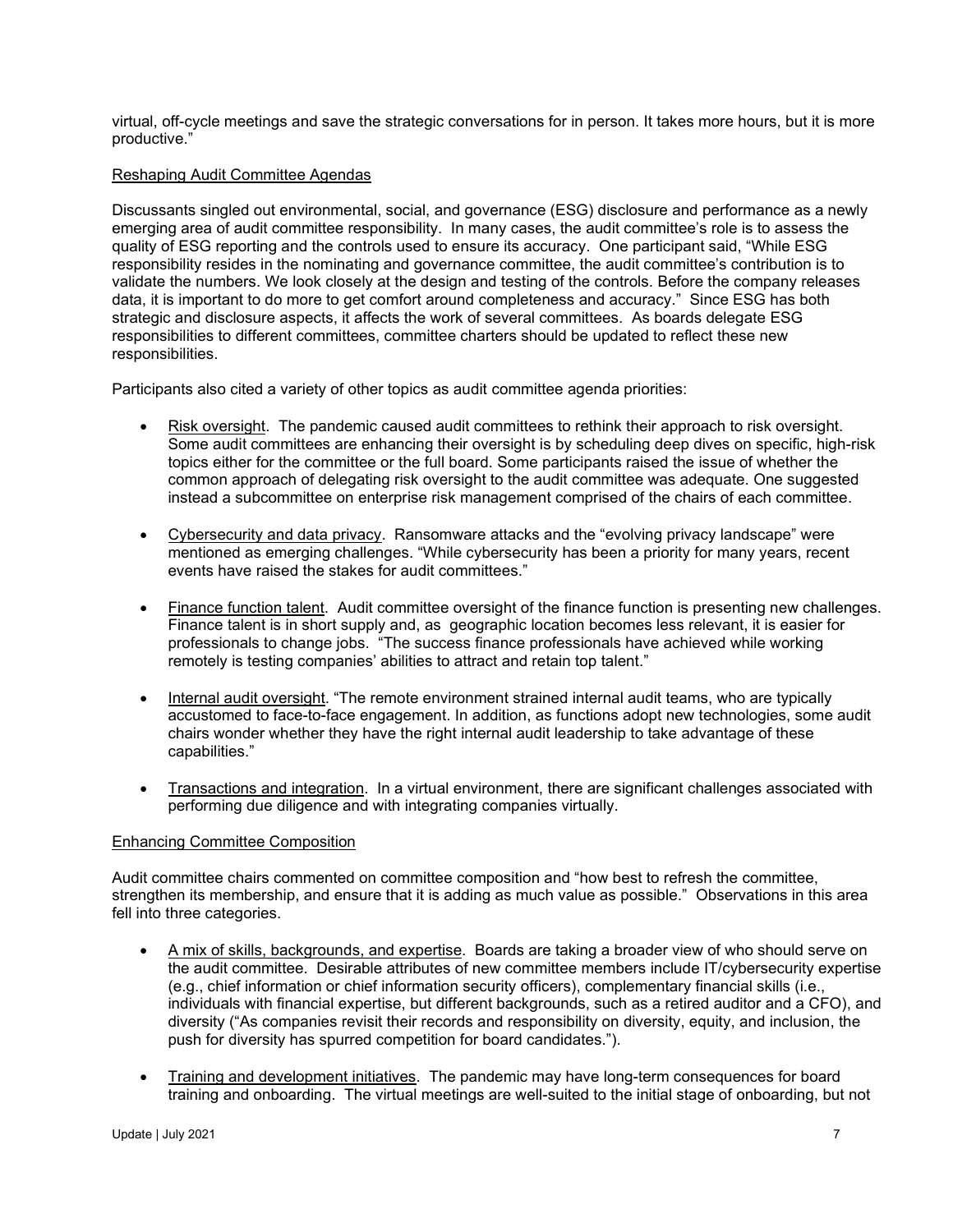to building personal relationships. Service on the audit committee can be a good way to learn about the company.

• A balanced approach to tackling audit committee responsibilities. Participants raised questions about the best way for the chair to use the talent on the audit committee. Some favor delegating portions of the committee's work—especially work between meetings—to members with specialized expertise Others were uncomfortable with delegation, fearing that it would lead to "silos that make for inefficiencies."

Comment: Adding value sees the disruption caused by the pandemic as an opportunity: "Audit committees have a once-in-a-generation opportunity to reshape the way in which they convene, the issues that rise to the top of a crowded agenda, and their own perspectives and membership. Through all of this, audit committee chairs see it as imperative to add even more value to their companies and boards than ever before." Audit committee members may want to consider the points raised in the Tapestry conversations and consider whether any have applicability to their committee and its work.

# <span id="page-7-0"></span>**Experience Counts – It Helps to Have an Accountant on the Audit Committee and a Chair with Prior Committee Service**

Recent academic studies examine the consequences of two aspects of audit committee membership – accounting expertise and committee chair familiarity with the company. The findings of these studies support what one might suspect: Having an experienced accountant or auditor on the committee (as distinguished from a financial expert who merely supervised financial reporting) lowers audit fees and reduces the risk of restatements. And, appointing an audit committee chair with prior experience on the company's audit committee improves committee monitoring of financial reporting and reduces the risk of financial reporting misstatements, as compared to selecting an external successor.

#### Impact of Audit Committee Member Accounting Expertise

In [Audit Committee Accounting Expertise and the Mitigation of Strategic Auditor Behavior,](https://meridian.allenpress.com/accounting-review/article-abstract/96/4/289/445933/Audit-Committee-Accounting-Expertise-and-the?redirectedFrom=fulltext) which appears in the July 2021 issue of The Accounting Review, James C. Hansen (Weber State University), Ling Lei Lisic (Virginia Polytechnic Institute and State University), Timothy A. Seidel (Brigham Young University), and Michael S. Wilkins (University of Kansas) report the results of their study of the impact of audit committee member accounting or auditing expertise on the behavior of auditors.

This research applies the concept of "credence goods" to audit oversight. A credence good (or service) involves a situation in which (1) the seller is an expert who both recommends and provides a level of service to the buyer; (2) the buyer cannot assess how the service is delivered and must rely on the seller's recommendation; and (3) the buyer cannot evaluate how well the service is performed. Auditing is a credence good because the outcome of an audit is unobservable, and the auditor determines how much effort to exert. The authors assert that this situation creates the risk of ''strategic auditor behavior'' – that is, that the auditor may expend either more effort (''over-auditing") or less effort ("under-auditing'') than is necessary to provide the required level of assurance.

The authors hypothesize that "stronger audit committee oversight, operationalized as the presence of accounting expertise among audit committee members, should mitigate over- and under-auditing when information asymmetries are driven by accounting and auditing complexities." This is because "audit committees with a better understanding of accounting issues and the proper nature, extent, and timing of audit procedures should be better able to ensure an appropriate alignment between audit effort and audit risk." To test these propositions, the authors studied the level of audit effort in four situations:

(1) A change in standards which reduces the level of audit effort necessary to audit a particular account (resulting in a risk of over-auditing if the auditor fails to reduce audit effort in response to the change in standards).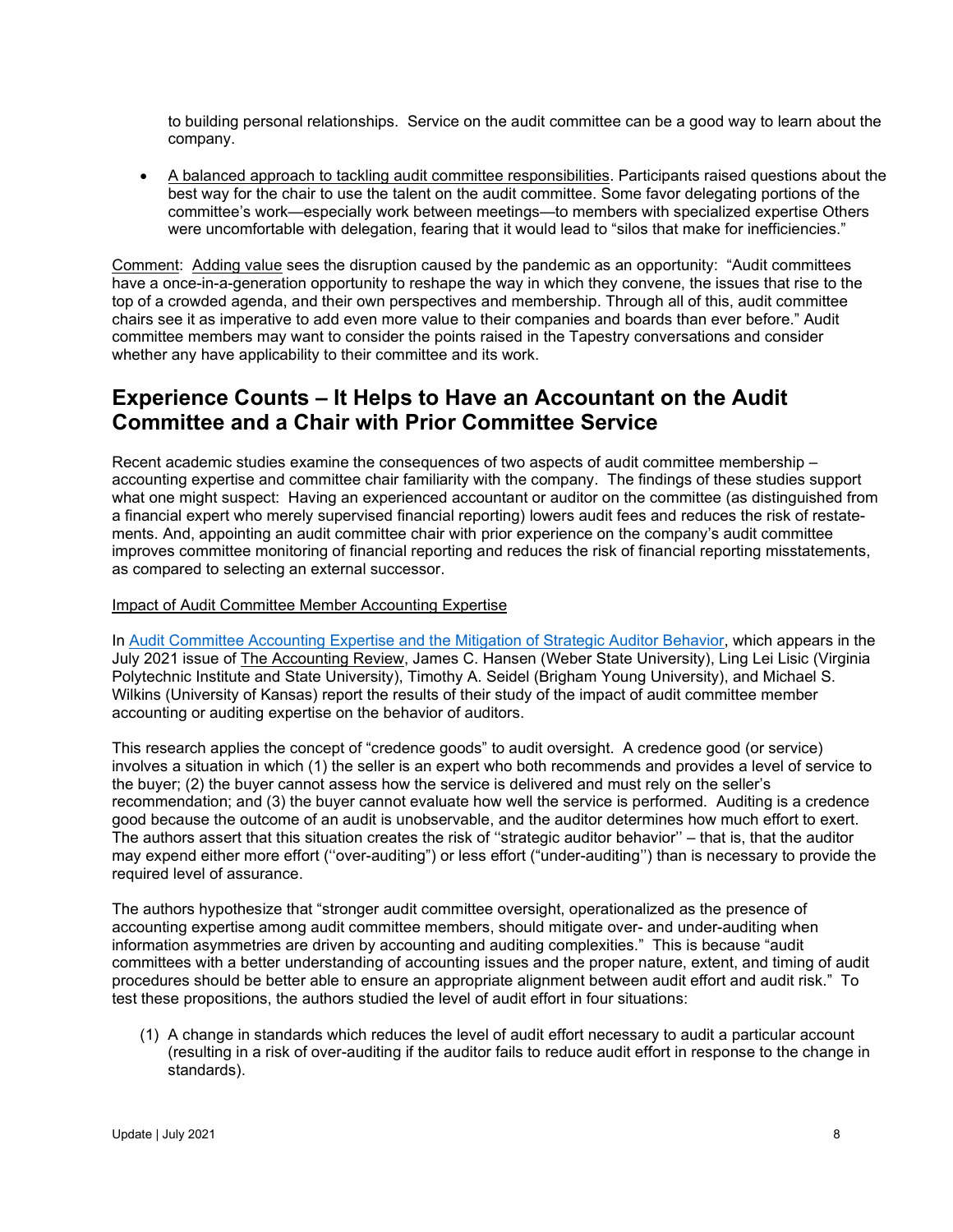- (2) The identification and remediation of a material weakness in internal control (resulting in a risk of overauditing because of auditor concern over increased PCAOB inspection scrutiny notwithstanding remediation of the material weakness).
- (3) A new engagement in high competition audit market (resulting in possible competitive pressure to under-audit).
- (4) A longer tenure engagement in a low competition market (resulting in a possible incentive to overaudit).

According to the abstract, the study results indicate that, when audit committees have accounting expertise, the risks of under- or over-auditing in these situations is mitigated. Specifically, when such expertise exists on the audit committee, clients "(1) pay lower fees when changes in standards decrease required audit effort; (2) pay a smaller fee premium in the presence of remediated material weaknesses; and (3) have a reduced likelihood of restatement when audit market competition is high." The authors also note: "Our findings in the under-auditing setting generally are strongest among non-Big 4 engagements, consistent with non-Big 4 auditors being less sensitive to market-wide disciplining mechanisms such as reputation, legal liability, and professional regulation."

As to the fourth situation (longer tenure/low competition), the researchers found that "although audit fees are higher when tenure is long in less competitive audit markets, audit committee accounting expertise attenuates these fee increases, consistent with the curtailment of over-auditing in these engagements."

The research also looked at the type of audit committee expertise that impacted auditor behavior. The study found "evidence that the nature of audit committee members' accounting expertise differentially impacts the committee's ability to curtail over- and under-auditing." Specifically, audit committee member expertise in accounting and auditing, as opposed to experience in supervising financial reporting, is a better predicter of the committee's ability to reduce the likelihood of over- and under-auditing.

#### Impact of Audit Committee Chair Prior Service on the Committee

In [Audit Committee Chair Succession and Financial Reporting Quality: Does Firm-Specific Knowledge Matter?,](https://papers.ssrn.com/sol3/papers.cfm?abstract_id=3839962) Linda A. Myers, Roy Schmardebeck, and Stefan Slavov, all of the University of Tennessee, Knoxville, examined whether a new audit committee chair provides more effective monitoring of the company's financial reporting when the incoming chair served previously as a member of the company's audit committee. They find that new audit committee chairs with firm-specific knowledge (as indicated by prior service on the audit committee) are better financial reporting monitors, relative to new chairs without such knowledge. Myer, Schmardebeck, and Slavov conclude: "[I]nternal successor AC chairs are associated with more effective monitoring during the succession period but the relative benefits of this firm-specific knowledge decay over time."

Specific findings of this study include:

- Companies are less likely to misstate their financial statements during the audit committee chair succession period when the chair is an internal successor. (The succession period is the first three years of a new chair's tenure.) "This supports our hypothesis that the higher firm-specific knowledge of internal successors allows them to be more effective monitors during the succession period. In additional analyses, we also find that higher firm-specific knowledge of internal successors improves AC chair monitoring effectiveness related to core misstatements \* \* \*, the propensity to meet or just beat earnings benchmarks \* \* \*, and internal control quality \* \* \*."
- Internal successors provide more effective monitoring of financial reporting processes, relative to external successors, in the first two years of the succession period. By the third year, the difference between internal and external chairs is not statistically significant. The authors suggest that, during the first two years of service, "external successors are able to accumulate sufficient firm-specific knowledge such that their monitoring effectiveness is indistinguishable from that of internal successors."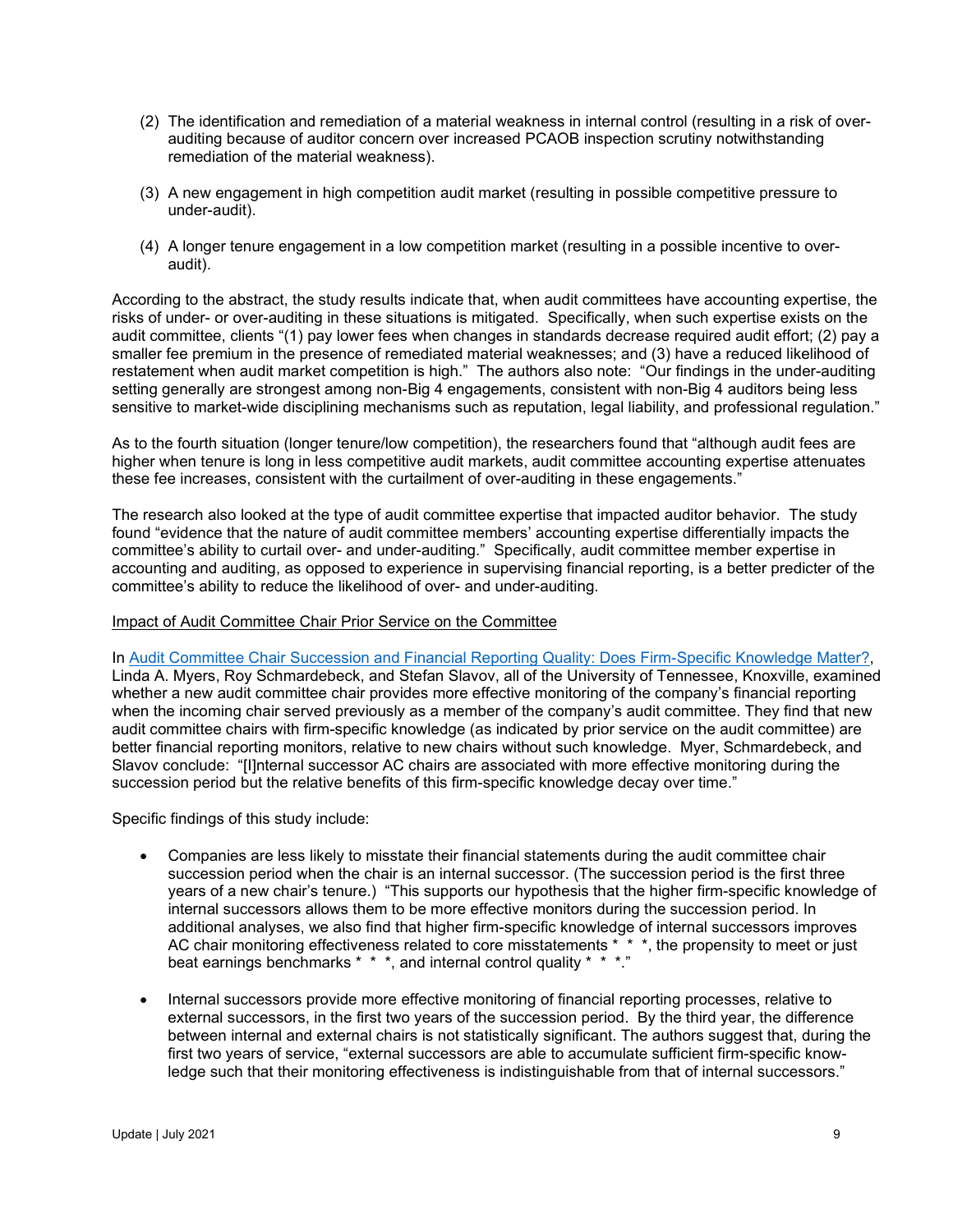- Internal successors are more effective monitors even when external successors have industry, accounting, or supervisory expertise. Further, prior experience as an audit committee chair at a different company does not compensate for a lack of firm-specific knowledge.
- Internal successors with two years or more of prior audit committee service provide more effective monitoring; shorter periods of pre-appointment audit committee service do not yield similar benefits.

The authors conclude with this observation:

"Our results should be of interest to boards of directors, external auditors, and regulators, as well as other parties interested in the AC chair's role in promoting financial reporting quality. First, boards should consider how their policies on committee chair succession planning impact AC monitoring, and whether a change in these policies could improve future financial reporting outcomes. Second, auditors should consider how AC chair renewal impacts financial reporting quality and whether firm policies and experience related to AC chair renewal necessitate modifications in their risk assessments and audit procedures. Finally, our findings can help to inform debates related to the disclosure of AC activities because they underscore the potential benefits of disclosure about a firm's AC chair renewal and succession planning strategies."

Comment: Boards may want to consider the implications of these research findings as they add new members to the audit committee and address audit committee chair succession planning. That individuals with accounting or audit experience can add value to the audit committee, and that there are clear benefits of having an audit committee chair who is already familiar with the company's financial reporting processes, are not surprising conclusions. Many boards and nomination and governance committees probably already at least implicitly factor these considerations into their decision-making. The challenge is to harmonize those factors with other goals, such as constructing an audit committee that includes members with a mix of complementary skills and with diversity in backgrounds and viewpoints. See the "Enhancing Committee Composition" section of [How Audit Committees Can Maximize Their Value,](#page-5-0) above.

### <span id="page-9-0"></span>**On the Update Radar: Things in Brief**

<span id="page-9-1"></span>**CAQ Analyses the Value of the Audit**. The Center for Audit Quality has published [Value of the](https://www.thecaq.org/wp-content/uploads/2021/06/caq_value-of-the-audit_2021-06-B.pdf)  [Audit: A Brief History and the Path Forward.](https://www.thecaq.org/wp-content/uploads/2021/06/caq_value-of-the-audit_2021-06-B.pdf) Value of the Audit provides an introduction to the financial reporting process and its participants and explains how their work supports the functioning of the capital markets. The paper presents these issues from the perspective of the auditing profession. However, for new audit committee members or others seeking a foundation in the basics of financial reporting and the auditor's responsibilities, it is a useful and understandable summary of the financial reporting ecosystem.

The paper has four sections. It first summarizes the importance of well-functioning capital markets to the economy. Second, Value of the Audit discusses the importance of audited financial statements to the operation of the capital markets. The third section – the heart of the paper -- analyzes the roles and responsibilities of the various participants in the financial reporting supply chain, including management, audit committees, and independent auditors. With respect to auditors, the paper emphasizes the importance of both expertise and independence: "Many factors lead to a quality audit, but it is the combination of auditor expertise and independence that bolsters the level of trust and confidence in company financial statements and forms the basis of audit quality—and, thus, value to capital markets." The final section discusses the growing importance to investors and other financial statement users of information outside the financial statements, such as non-GAAP measures, key performance indicators (KPIs), and environmental, social, and governance (ESG) disclosures. The paper concludes by suggesting that "public company auditors [are] a viable option for companies, audit committees, investors, and other stakeholders seeking assurance on the reliability of other company-reported information, such as ESG information, non-GAAP financial measures, and KPI disclosures."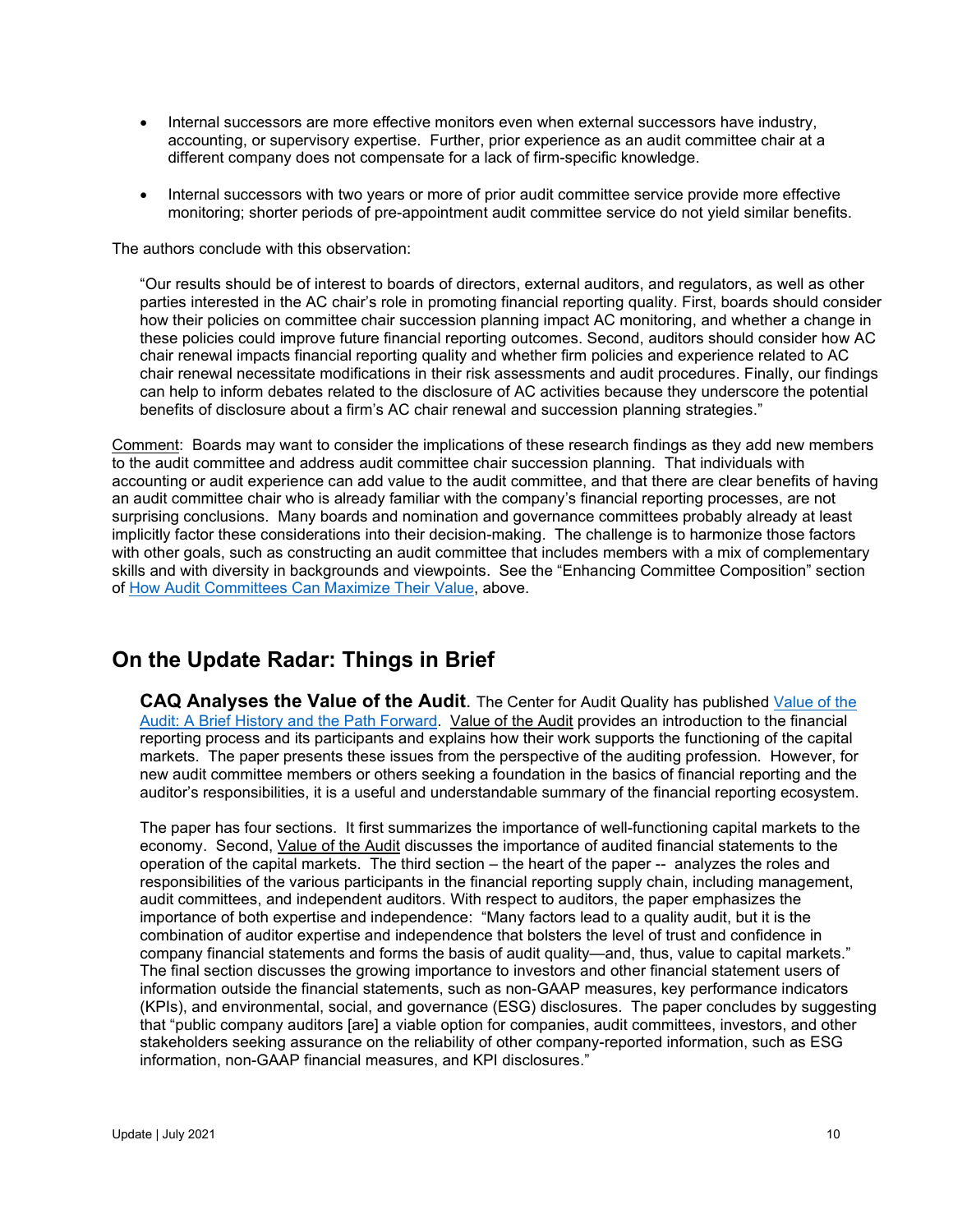<span id="page-10-0"></span>**The State of Sustainability Assurance: It Varies**. The International Federation of Accountants (IFAC) and the Association of International Certified Professional Accountants (Association), in partnership with research and data provider Audit Analytics, have published The State of Play in Sustainability [Assurance.](https://www.aicpa.org/content/dam/aicpa/interestareas/frc/assuranceadvisoryservices/downloadabledocuments/auditdatastandards/ifac-sustainability-assurance-reporting-final.pdf) The report examines global practices for sustainability reporting, including the extent to which companies are obtaining assurance over their sustainability disclosures, which standards are used as the basis for third-party assurance, and what types of firms are providing sustainability assurance services. In their Forward to the report, IFAC CEO Kevin Dancy and Association CEO for Public Accounting Susan Coffey state: "In short, the data shows a situation that is still evolving, with significant differences in practices across different jurisdictions."

Key findings of the State of Play report include:

- 91 percent of the companies reviewed report some level of sustainability information.
- 51 percent of companies that report sustainability information provide some level of assurance on it.
- 63 percent of these assurance engagements were conducted by audit or audit-affiliated firms.
- 88 percent of assurance engagements employing an audit firm made use of the International Standard on Assurance Engagements 3000 (Revised), while other service providers often rely on alternative assurance standards.
- 83 percent of all assurance engagements result in limited assurance reports.

The theme of the report is that inconsistencies between companies as to whether to obtain assurance, and inconsistencies between assurance providers and the standards they follow, undermine confidence in sustainability disclosures. "As it stands, around half of companies reviewed are publishing sustainability information that is subject to any assurance. For those that do obtain assurance, it is often being provided by consultants or others, and not by independent professional accountants who possess the unique combination of skills, qualifications, experience, and the professional ethical obligation to act in the public interest. \* \* \* With investors increasingly incorporating sustainability matters into their asset allocation decisions, low-quality sustainability assurance is presenting a significant, global investor protection issue."

The State of Play report contains detailed information concerning reporting and assurance practices in different industries and on a country-by-country basis. Audit committees might find this material of interest in benchmarking their company's approach to ESG disclosure and assurance.

<span id="page-10-1"></span>**How Does ESG Affect Accounting and Financial Reporting?** Deloitte has released [Do](https://dart.deloitte.com/USDART/home/publications/deloitte/heads-up/2021/esg-affect-financial-reporting)  [ESG Matters Affect Accounting and Financial Reporting Today?,](https://dart.deloitte.com/USDART/home/publications/deloitte/heads-up/2021/esg-affect-financial-reporting) a brief primer on potential effects of environmental, social, and governance (ESG) matters on a company's financial accounting and reporting in the context of the existing accounting guidance and the current regulatory environment. With respect to accounting, Deloitte points to an FASB staff paper published in March, [Intersection of Environmental,](https://fasb.org/cs/BlobServer?blobkey=id&blobnocache=true&blobwhere=1175836268408&blobheader=application%2Fpdf&blobheadername2=Content-Length&blobheadername1=Content-Disposition&blobheadervalue2=333644&blobheadervalue1=filename%3DFASB_Staff_ESG_Educational_Paper_FINAL.pdf&blobcol=urldata&blobtable=MungoBlobs)  [Social, and Governance Matters With Financial Accounting Standards.](https://fasb.org/cs/BlobServer?blobkey=id&blobnocache=true&blobwhere=1175836268408&blobheader=application%2Fpdf&blobheadername2=Content-Length&blobheadername1=Content-Disposition&blobheadervalue2=333644&blobheadervalue1=filename%3DFASB_Staff_ESG_Educational_Paper_FINAL.pdf&blobcol=urldata&blobtable=MungoBlobs) That paper highlights the connection between ESG matters and the financial statements. Deloitte sets out three of these examples of accounting impacts in its publication, including cases in which ESG matters could affect the impairment of an intangible assets, the useful life of an asset, or the value of inventory. As to financial reporting considerations, Deloitte summarizes and cites recent SEC activities that point to the Commission's increased attention on how companies apply existing rules to account for ESG risks and impacts to their business. In this regard, the authors opine that an increase in SEC comment letters related to ESG matters is likely. Audit committee members seeking to understand how ESG risks can affect the financial statements and audit risk may find this publication useful.